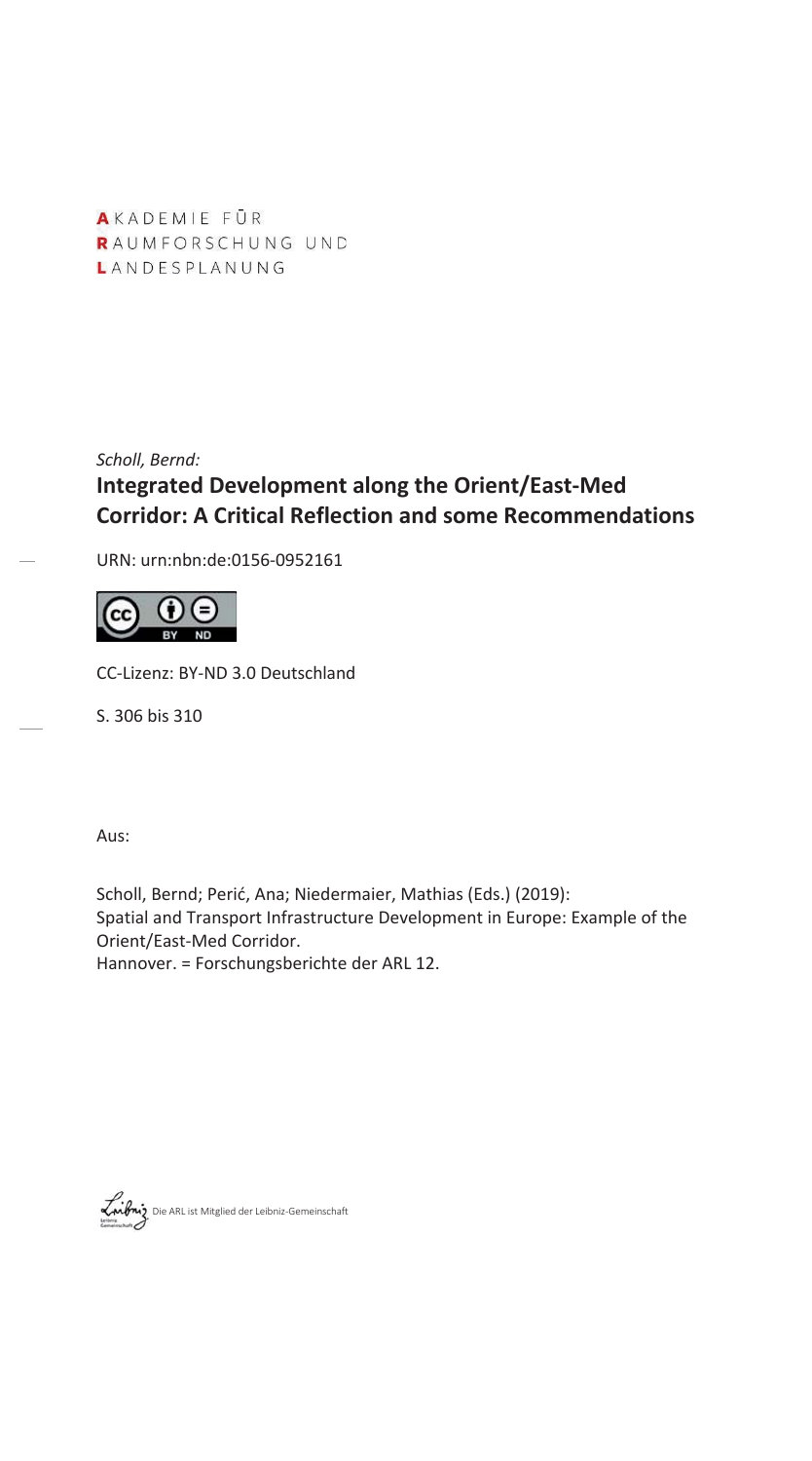# Bernd Scholl

# 16 INTEGRATED DEVELOPMENT ALONG THE ORIENT/ EAST-MED CORRIDOR: A CRITICAL REFLECTION AND SOME RECOMMENDATIONS

For 4 years now, experts from public administration, academia and practice, gathered in the ARL international working group, have been collaborating to highlight the important aspects of the Orient/East-Med (OEM) Corridor development. As a result, a first integrated assessment for the entire corridor system, as well as the draft strategy have been prepared. Of course, this is just a beginning and should be further developed by additional initiatives to create an organizational framework that will allow intensified collaboration on the corridor, which is so important for the cohesion of Europe. Moreover, we hope that our insights will not only stimulate the development of the OEM Corridor, but also initiate similar research on other European corridors.

It was a long and interesting journey with a lot of inspiring meetings in and discussions about the hot spots along the corridor. We distillated the growing knowledge of corridor development in a position paper, which was discussed with the OEM Corridor Coordinator in June 2018. It brought us to the conclusion that our main assessment positions and recommendations are a solid base for further initiatives and research. The following conclusion is therefore, as agreed with the ARL international working group, mainly based on this position paper (ARL 2019).

The initial research point was a great diversity of languages, cultures and patterns of thinking along this particular corridor of Europe. Due to the Iron Curtain until 1989 and the wars followed by the Balkan conflicts in the 1990s, actors of this corridor did not have the time to develop a culture of collaboration as in other parts of Europe. We found large discrepancies between joint projects of common interests and a clear strategy for spatial and transportation development. Sustainable spatial development based on railway development as the strategic backbone is not clearly recognized along the OEM Corridor. There was no focus on concentrating further settlement development in the catchment areas of railway stations instead of a car-oriented extension of settlements with low densities, leading to urban sprawl. Consequently, the spatial strategy on inward development before outward development is not elaborated or sufficiently implemented along the Corridor countries. Keeping all this in mind, we concentrated on the interrelationship between settlement and railway development as 'two sides of the same coin'.

While in the northern parts including Austria, and namely Vienna as the gateway to the Balkans, transit-oriented development is state of the art, the Balkan countries including Greece expand settlements in a rapid manner and favor car-oriented transportation with large investments in the road and highway infrastructure. Nevertheless, countries like Greece, Serbia, Bulgaria and Hungary try to improve existing railway networks, but very often without a clear strategy and only loosely coordinating trans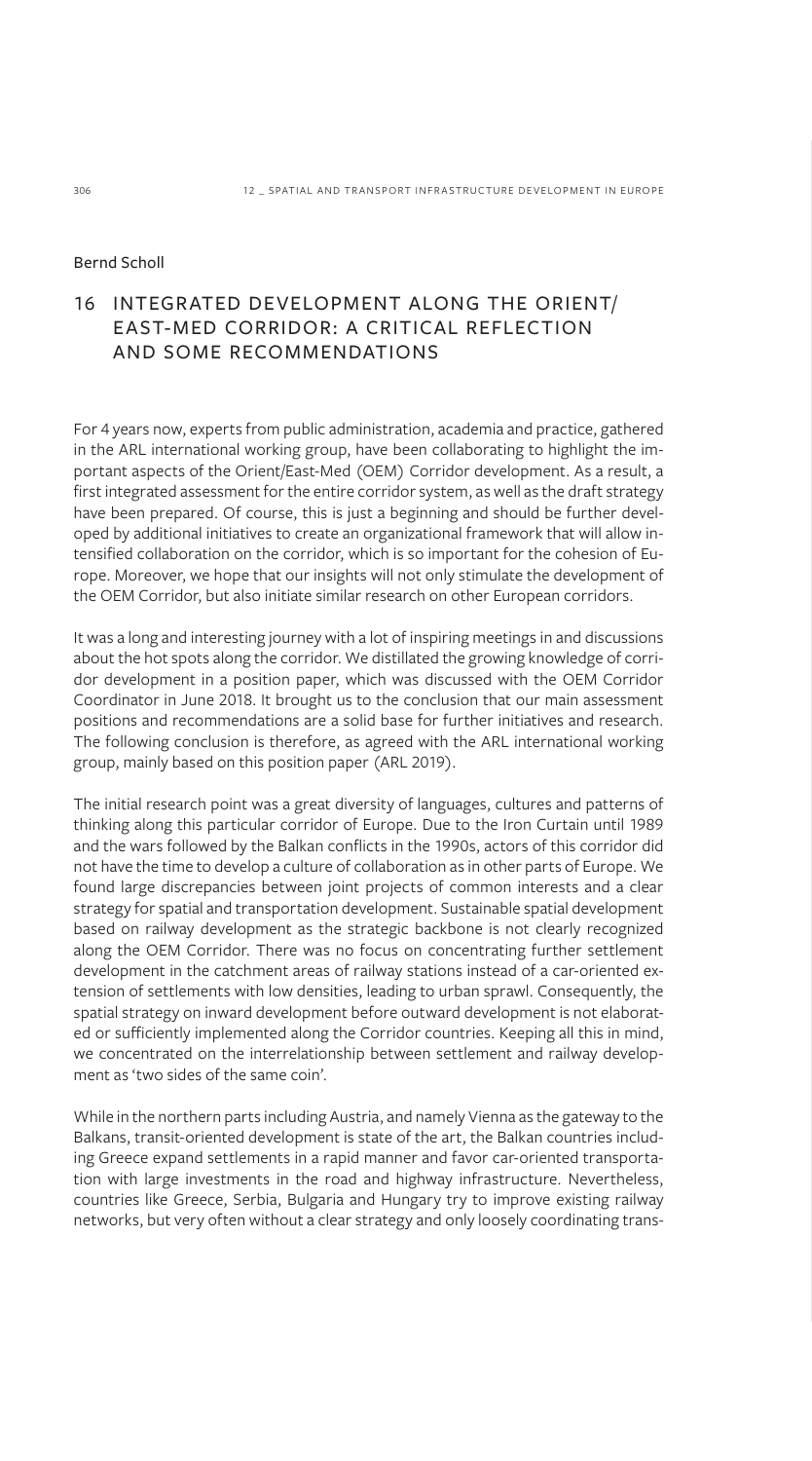port policies with those on spatial and settlement development. Therefore, the big challenges do not refer to the poor capacities of the transport system, but to ways of reducing travel times for interregional and international trains, implementing improvements for intermodal freight transport, and, finally, initiating inward development through regenerating urban brownfields.

We also considered inefficient flows between southern maritime ports and their hinterland. As the global freight flows from and to Asia tend to increase, strong investments into the southern part of the OEM Corridor could lead to a better balance in the flow of freight traffic inside Europe: with better connections to the southern ports, not only would the Balkan countries be better served, but also the important metropolitan regions of Europe, Vienna and Budapest. On the one hand, this would relieve the northern ports' over-capacity hinterland connections and the people living in the hinterland from transit traffic. On the other hand, it would generally provide a better land connection from central Europe to Turkey and Iran. As we have learned from logistics experts, the strong development of Piraeus in the past years has already influenced the growth rates of the port of Hamburg.

For long-distance motorized traffic from the Balkans to north and southeast Europe, the same short travel times have been achieved as in other European regions. There are, however, numerous routes in southeast European rail traffic where the duration for a trip of the same distance takes nearly twice as long as in other European regions: e. g. Prague–Vienna (4 hours) and Sofia–Thessaloniki (8 hours) are both roughly 300km apart from each other. Large increases in travel time also occur through considerable waiting times at national borders for cross-border freight transport. When shortening travel times, it must be ensured that the targeted sections for long-distance passenger transport are roughly 3–4 hours apart. This would produce sustainable alternatives to air travel and motorized traffic.

For an international corridor like the OEM, the European added value is of particular importance: this value can be defined as the net benefits occurring in all countries together besides the benefits of a country from a particular investment. European added value can be induced by enhancing cross-border corridor sections, connections to the overall network, as well the removal of the abundant administrative or technical bottlenecks.

Finally, the Belt and Road Initiative (BRI) on the new Chinese Silk Road demonstrates that a strong EU response is needed. COSCO (Chinese Ocean Shipping Group Company), supported by strong political leadership, invested several hundred million euros in the Piraeus freight harbors followed by additional money in the Piraeus passenger harbor, the largest one in Europe. Nowadays, the container volume in the freight port is five times higher than in 2010 (from 800,000 to nearly 4 million TEUs) when COSCO took over the lead for the next 35 years. New piers and the modernized port facilities allow operations with containerships of the newest generation (20,000 TEU per ship) (Österreichische Verkehrszeitung 2018). All this also created 1,500 new jobs. With such a strong and strategic investment, China maintains an important gateway to Europe. The Chinese Prime Minister calls Piraeus the 'Rotterdam of the South'; in addi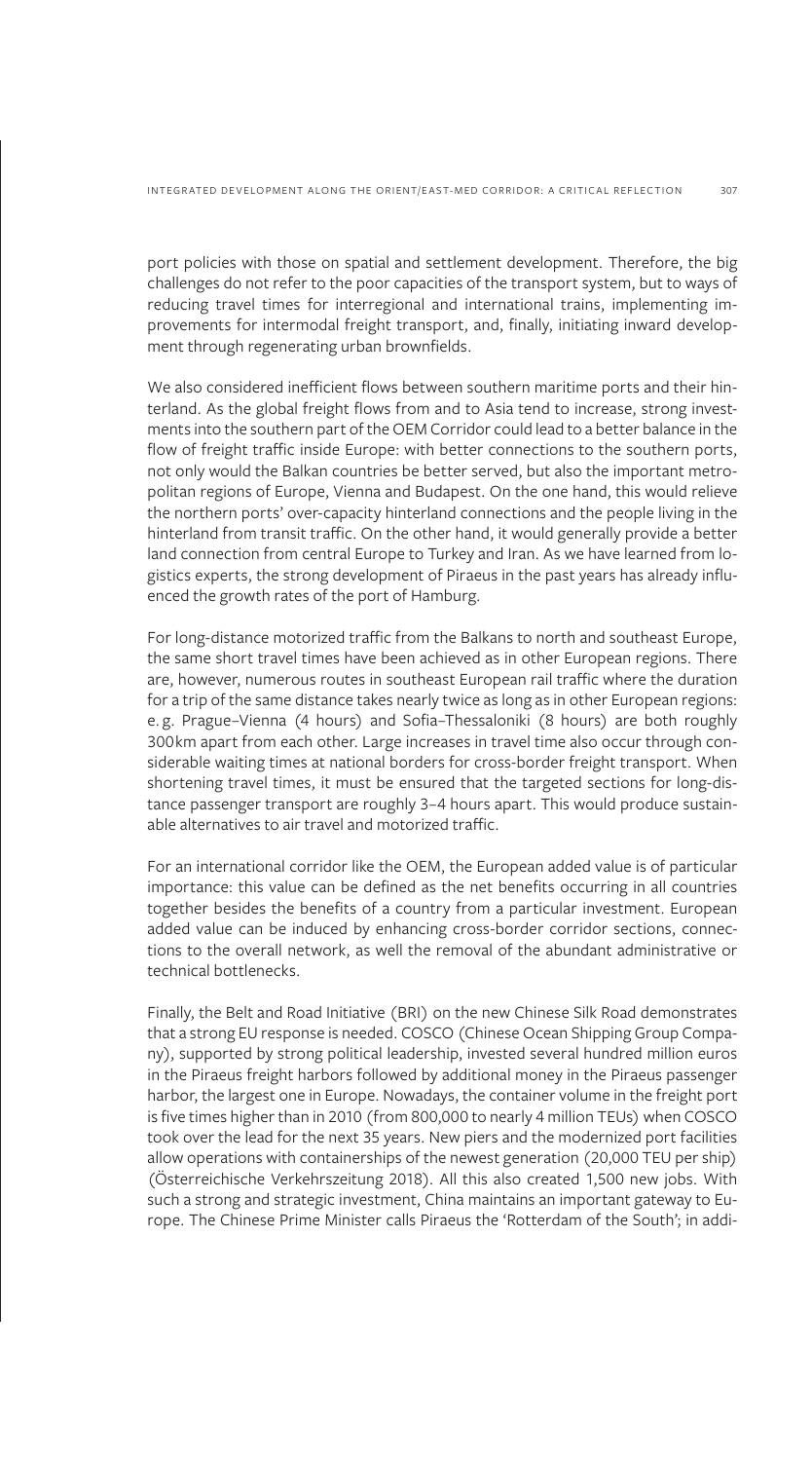tion, the development of Piraeus lays the base for a freight Balkan route via Serbia to the north – China will invest, construct and probably maintain a high-speed railway line between Serbia und Hungary which could reduce travel time from currently more than 8 hours to less than 3 hours. As Serbia is not a member of the EU, China uses it as a platform for its activity in the Balkan region. Moreover, with its 16 plus 1 initiative, China offers the countries of central and southeast Europe loans and investments. However, the EU has as yet made no strategic answer to China's activities. To hinder investments by demanding European standards in Hungary is not enough and demonstrates the dilemma of the EU in terms of a coherent strategy for southeast Europe. The region should be supported by strategic investments in railway development, which have always been of strategic importance and will be in the future. Improving the railway situation is definitely in the common interest, as it will support a more balanced flow of goods throughout Europe in the long run. The seaports in southeast Europe will play an important role because the main maritime trading flow is oriented towards Asia.

Our assessment of the corridor confirmed some remarkable developments, but also illuminated the poor quality of railway connections and lack of an integrated and coordinated spatial and railway development, as well. Therefore, the main recommendations, according to the position paper, are as follows:

- > Sufficient capacity for freight and passenger transport
- > Speeds as fast as required, not as fast as possible
- > Separation of freight and passenger transport in densely settled metropolitan regions
- > Stepwise development of passenger transport
- > Joint strategy for railway development
- > Joint strategy for integrated spatial and transport development
- > Complementary informal processes

### **Sufficient capacity for freight and passenger transport**

It is important to base further investments to improve railway development on some key figures. The number of trains, both passenger and freight, is crucial. Using the experience gathered in the construction of the Gotthard and Lötschberg base tunnel system in Switzerland, we deem the construction of a double-track corridor for a capacity of ca. 250–280 trains as reasonable and necessary. As a realistic mix of passenger and freight transport, the following train numbers are examined per day and in both directions:

> 130–150 freight trains, of which 100 are estimated to be in transit (150 freight trains correspond to about 25% of the capacity over the Alps after the opening of the Brenner Tunnel, including the Gotthard and Lötschberg tunnels)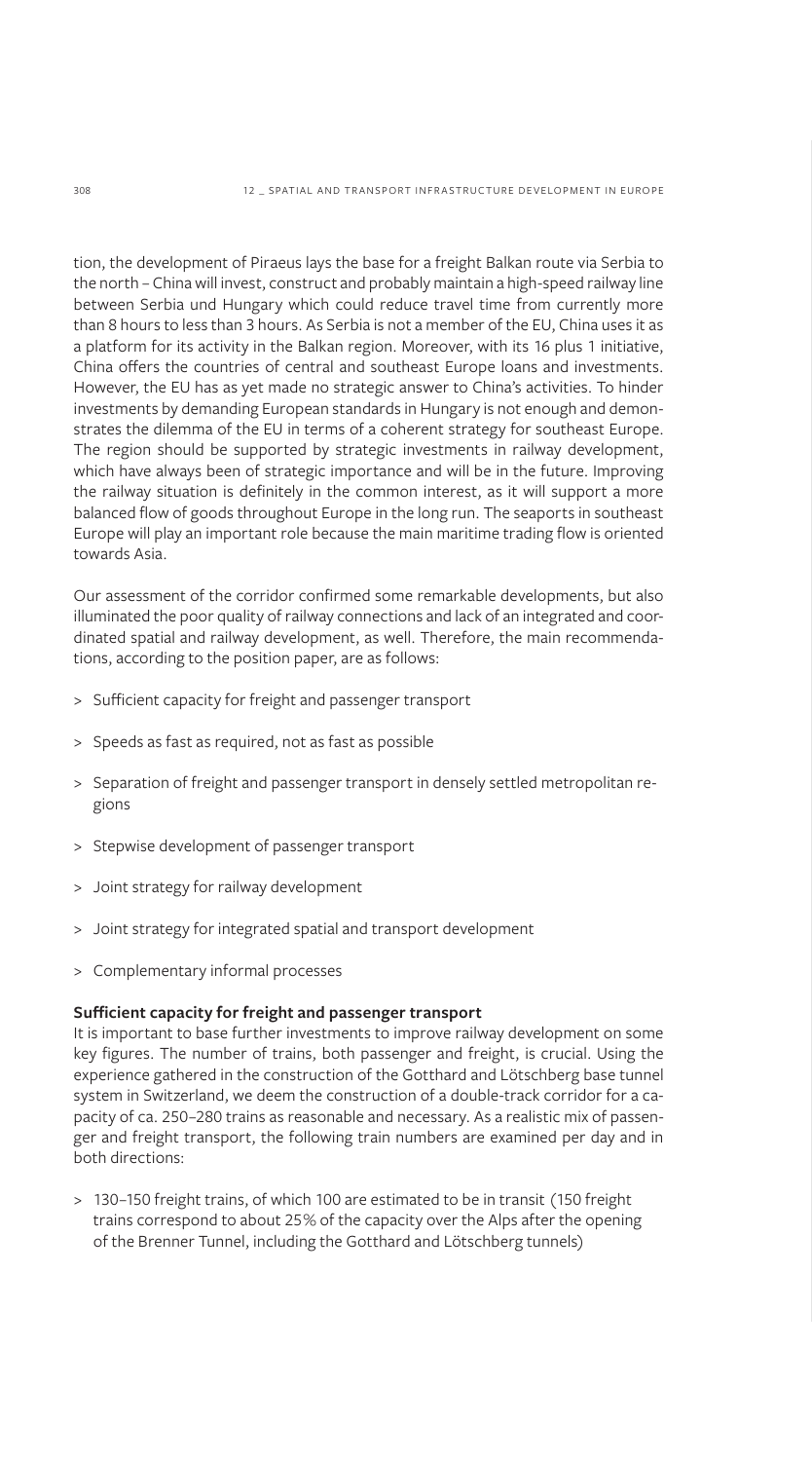- > 30–40 long-distance trains
- > 40–80 local trains

The OEM Corridor runs continuously through EU Member States from Budapest via Arad, Craiova and Sofia to Thessaloniki. This route is 265km longer than the connection via Serbia and the Republic of North Macedonia. The low transport volume in the southern part of the route indicates that a future update of the single track is sufficient. Instead of investing in an expensive double track line here, the existing single track from Niš via Skopje to Thessaloniki should be improved simultaneously. This would allow a more effective use of European investments by providing more and redundant connections and therefore more reliable accessibility to the whole region.

### **Speeds as fast as required, not as fast as possible**

Passenger service speeds should be developed based on a border crossing operational concept that predefines desired travel times and necessary capacities between important nodes for a long-time horizon. Based on such a concept, single lines should not be designed with speeds as fast as possible, but as fast as required to offer regular and convenient connections for train passengers at the node stations.

# **Separation of freight and passenger transport in densely settled metropolitan regions**

For safety and capacity reasons, a separation of passenger and freight traffic in densely settled agglomerations is necessary and recommended.

#### **Stepwise development of passenger transport**

Experience shows that with travel times of up to 4 hours, railway routes can be very competitive even with air transport. Accordingly, travel times on important transport sections should be reduced stepwise to a max. of 4 hours in the long-run.

## **Joint strategy for railway development**

The working group ascertains that upgrades and improvements on the corridor will enable considerable reductions in travel time. Single sections will be part of the European high-speed train network. On most sections, however, continuous travel speed for passenger trains of 160km/h appears to be sufficient and reasonable. We suggest establishing a concept timetable that includes all nations involved along the entire corridor. This concept also determines internationally coordinated time slots for freight trains. Based on these, the detailed allocation of train paths further on can be assigned by the existing coordination platform of the Rail-Freight Corridor No. 7.

### **Joint strategy for integrated spatial and transport development**

A consistent and continuous strategy is essential to push this corridor as a backbone for development and as a contributor to cope with population decrease in the crucial countries and with other corridors in Europe. Thus, action is needed to steadily develop the OEM. The OEM Corridor provides integrated international interconnectivity for Romania and Bulgaria but with its branch via Serbia it further has the potential to offer a capacity for fast and direct connections from mainland Greece to the hinterland for freight and passenger rail.